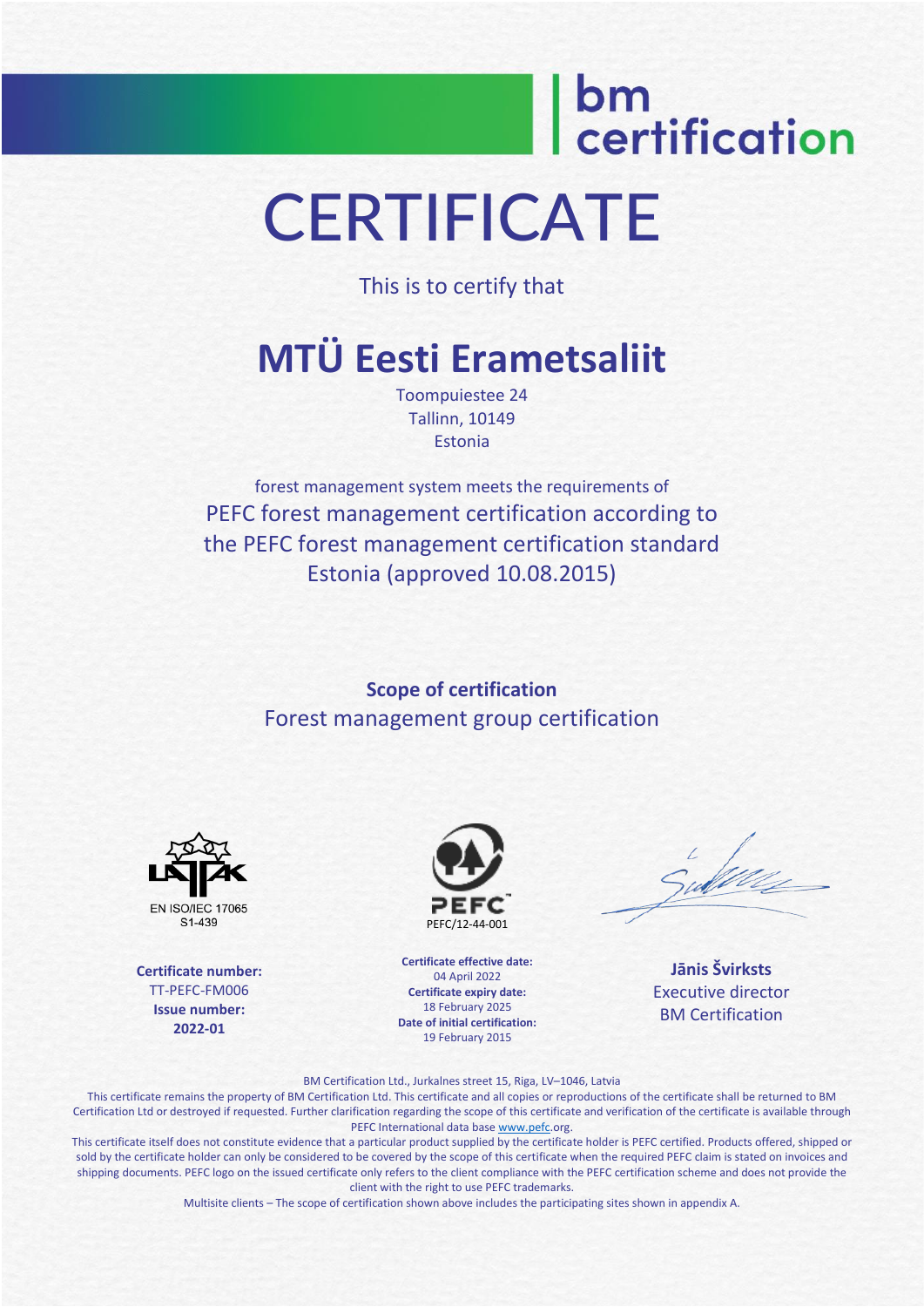# | bm<br>| certification

#### **Apendix A Ver.1**

The network of participating sites shown below is included in the scope of certification shown on certificate number (TT-PEFC-FM006)

#### **Issue date: 04.04.2022**

#### **Group members:**

- 1. Ahto Kivi
- 2. Agner OÜ
- 3. Aivar Pedaspuu
- 4. Aivar Vene
- 5. Alemaa ja Mets OÜ
- 6. AmEst Haldus OÜ
- 7. Andres Hendrikson
- 8. Anne Maala
- 9. Anti Tölp
- 10. Ants Varblane
- 11. Areleks OÜ
- 12. Artiston Kinnisvara OÜ
- 13. Auri Viitak
- 14. Dagö Trade
- 15. Dammix Mets OÜ
- 16. Eastforest OÜ
- 17. Eesti Metsnik OÜ
- 18. EKO Estonia OÜ
- 19. Endel Linnamägi
- 20. Eremka OÜ
- 21. Ervin Laaneots
- 22. Estonian Sustainable Forestry OÜ
- 23. Expertline OÜ
- 24. Falber OÜ
- 25. HD Forest AS
- 26. Heavara OÜ
- 27. Hinnos OÜ
- 28. J.A. Konsultatsioonid
- 29. Jaak Sünt
- 30. Jaan Tiigi
- 31. Jaanus Aun
- 32. Järve Varahalduse OÜ
- 33. Juta Kivimäe
- 34. K.A.T ja Ko AS
- 35. Kadi Kurema
- 36. Kadumetsa OÜ
- 37. Kakulaane Mets OÜ
- 38. KaroMets OÜ
- 39. Karusambla OÜ
- 40. Kasafor OÜ
- 41. Kennar Lõhmus FIE
- 42. KPM Mets OÜ
- 43. Landeker OÜ
- 44. Leili Mihkelson
- 45. Lewis Holding OÜ
- 46. Liidia Köster
- 47. Luule Pavelson
- 48. Madis Kinks
- 49. Magnar Alev 50. Mapomets OÜ
- 51. Mare Normak
- 52. Marrek Puit OÜ
- 53. Meelis Reinhold
- 54. Metsafondi OÜ
- 55. Metsarada OÜ
- 56. Metsatalu OÜ
- 57. Metsatervenduse OÜ
- 58. Metsnik OÜ
- 59. Mihkel Kallaste
- 60. Mortec OÜ
- 61. Multiland OÜ
- 62. Nybondas OÜ
- 63. OK Mets OÜ
- 64. Okira OÜ
- 65. Pähklimäe Talu OÜ
- 66. Palumetsa OÜ
- 67. Pärna Metsad OÜ
- 68. Peep Tambets
- 69. Peter Janson
- 70. Picea Grupp OÜ
- 71. Pikre OÜ
- 72. Pohlamets OÜ
- 73. Rainert RL OÜ
- 74. Raja KT OÜ
- 75. Raul Savimaa
- 76. Rein Udras
- 77. Reinu-Einari OÜ
- 78. Rita Rubin
- 79. Roger Puit AS
- 80. Runners Forest OÜ
- 81. Ruth Vene
- 82. Saarniidu OÜ
- 83. Saarte Metsamajanduse OÜ
- 84. Sampi Kuusk OÜ
- 85. Silvestica Green Forest Estonia OÜ
- 86. Sindlivabrik OÜ
- 87. Södra Metsad OÜ
- 88. Soometsa Haldus OÜ
- 89. Starforest OÜ
- 90. Taanimets AS
- 91. Taavi Ehrpais
- 92. Taltsi Talu OÜ
- 93. TarMets AS
- 94. Tarmo Tominga

Sulver